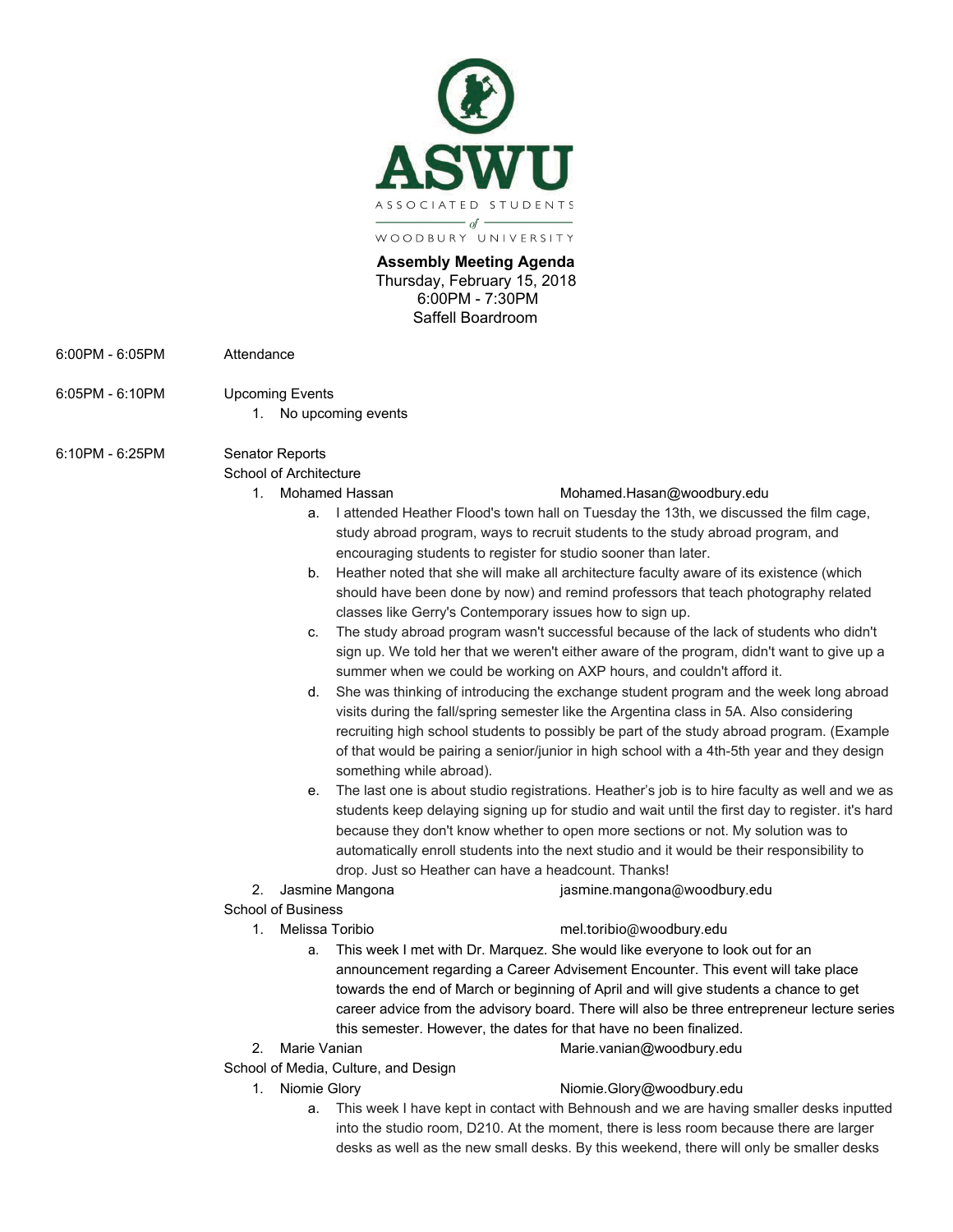and chairs instead of stools. The estimated completion time will be next week. Have a great four day weekend.

## 2. Anna Harrington **Anna.HarringtonBilu@woodbury.edu**

- a. Hello everyone,
- b. This week I met with Doug Post, the chair of the Design Foundation. He mentioned the problem of students not checking their Woodbury Student email, and therefore missing valuable information for classes, assignments, events, grades, etc. He asked me to remind everyone here, at Assembly, to spread the word about this problem and to keep a word of mouth conversation going about this problem to try and draw awareness and, ultimately, fix it.
- c. I also reschedule my meeting with George Larkin, the chair of the Film Department, to late next week and will be meeting with Anna Leiker, the chair of Fashion, on the 28th of this month.
- d. As usual, please contact me if you have any questions, concerns, or want to meet with me. I am here to help.
- e. Thank you!
- College of Liberal Arts
	- 3. Akeima Young akeima.young@woodbury.edu
		- a. No Report.
	-

4. VACANT Please email any recommendations to aswu@woodbury.edu

- 6:25PM 6:50PM Executive Board Reports
	- 1. Alexandra Holguin, President alex.holguin@woodbury.edu
		- a. We have two new senators one would be Jasmine Mangona for architecture, specifically interiors and the other is Marie Vanian who will be the second senator for school of business and is a junior accounting major.
		- b. Respectful of those running for ASWU elections and this also includes respecting their flyers. A lot of hard work goes into running for elections so please respect those running.
		- c. Does anyone have assembly topic suggestions for ASWU Assembly Meetings?
			- i. Stevon Lewis for counseling services
			- ii. PPDV students, unable to do this as this only takes place in the fall. also in the fall the course was at the same time as assembly which worked out well.
			- iii. IT for basics about information on campus- projectors, computers
			- iv. Jeff Franco- how to put together a resume with leadership positions
			- v. Tamara for Graduation check
			- vi. Interdisciplinary- Will McConnel
			- vii. Gregory- Director of Marketing
			- viii. Terry Thompson for social media for student organizations
	- 2. William Garcia, Executive VP william.garcia@woodbury.edu
		- a. Hello everyone, hope all is going well. Hopefully stress levels are as low as possible
		- b. Projects- I am still waiting on the vinyl for the mailbox, but once that is done I can move forward with some other projects.
			- i. We will have a sports box in the gym where you will be able to rent equipment for the basketball/soccer/volleyball courts.
			- ii. We will also be putting up lights in front of the WOODBURY letters so that they can be lit up at night, similar to the hollywood sign. These lights will be solar powered
	- 3. Bennet Cariaga, VP of Finance bennet.cariaga@woodbury.edu
		- a. Hey everyone. Sometime Tuesday morning, the lounge furniture for Woody's will be installed. Stop by later that day or the week to try it out! There will be six pieces in total, with three on one side and three on the other. They should also be able to charge your laptops, phones, or other devices.
		- b. The final anticipated number of undergraduate students stands at 815. With that being said, the \$100 ASWU fee collected has already been disbursed to the various ASWU accounts accordingly. You can find more about the breakdown of the fee in the ASWU Legislation, under Article IV, Section B.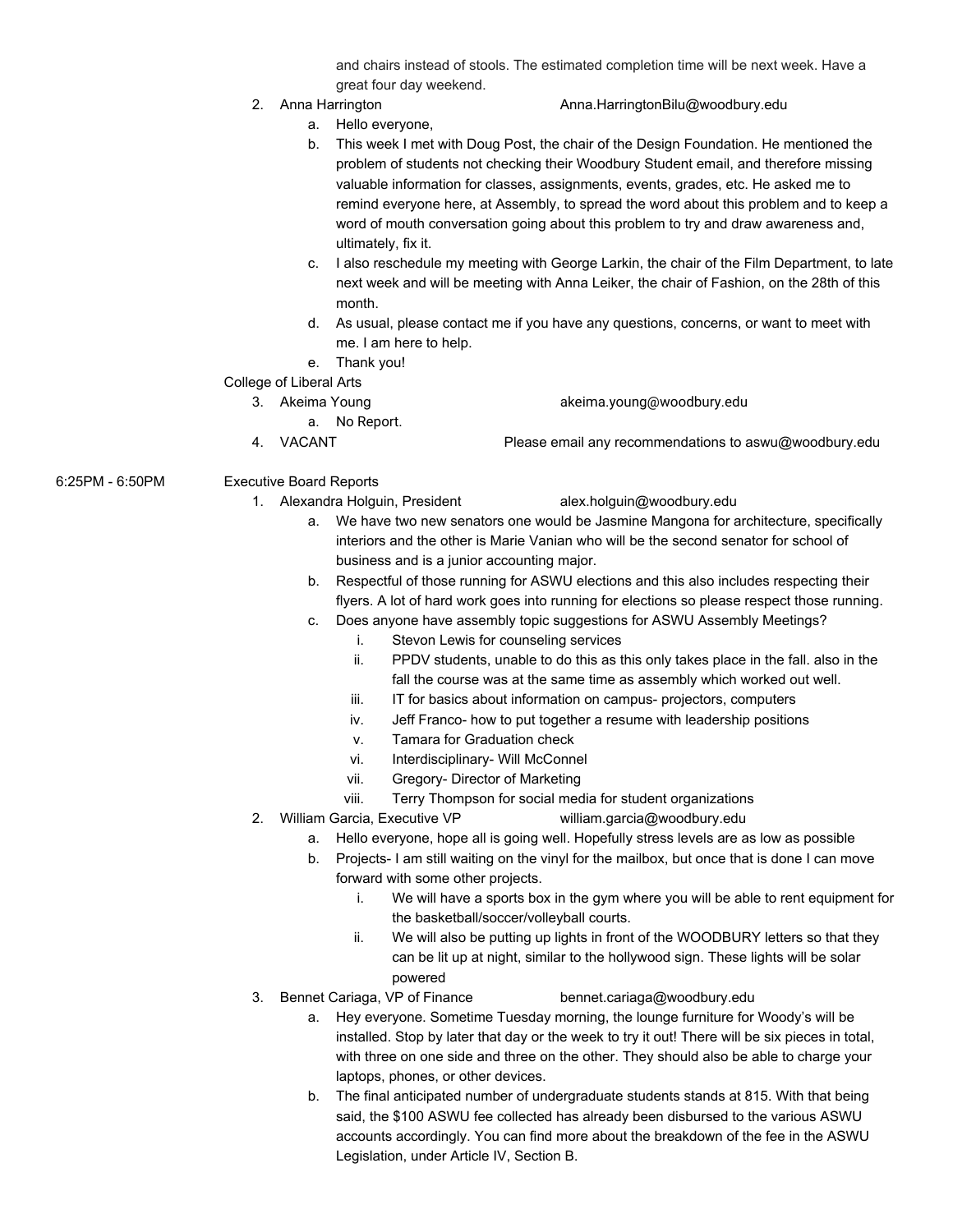- c. OAC
	- i. Thank you for participating in OAC this semester. To summarize, 18 student orgs proposed for funding, totaling 61 approved events and/or collabs. Last semester, only 14 orgs participated and 48 events were approved.
	- ii. The total funding amounts to a little over \$22,000 this semester, an increase of \$8,000 from the last semester. The average funding per event is \$364.
	- iii. The excel sheet containing all deadlines will be uploaded to the ASWU website, along with the reconciliation form for this semester.
	- iv. With that being said, I will continue to make improvements and seek suggestions regarding OAC. I will also try my best to attend OAC funded events.

d. Fines

- i. We will be stepping up on enforcing fines this semester. That means you should be abiding by all the guidelines regarding marketing and posting around campus for OAC events. If you have been fined, I will be emailing you a notice and an explanation on why your org is being fined.
- 4. Marta Huo, VP of Student Orgs marta.huo@woodbury.edu
	- a. Hello everyone, OAC is done! Congrats to all of the orgs having all of your events approved. We have a lot of fun and exciting events this year. Make sure to come out and support each other.
	- b. Just a reminder, please review the guidelines for posting flyers around campus that is posted on the ASWU website. You can find it under Docs & Survey, then organization forms. We are enforcing the guidelines and you will be fined.
	- c. An exciting project that I am working on right now is graduation medals. Any students who have held a student leader position throughout their years at Woodbury University will be given a medal for each positions to wear at graduation. So if you held three different positions, you will receive three medals. The medals have different color neck straps to indicate what positions you have held. The final details are in the works and hopefully it will be available to those that are graduating this year.
	- d. Thank you
- 5. Adam Ramirez, VP of Marketing adam.ramirez@woodbury.edu
	- a. Hey everyone, now that OAC is over, remember to submit your FREA's for all your OAC events as soon as possible. With that being said, please also create your flyers as soon as possible and try to have them up at least 2-3 weeks prior to your OAC event. Don't forget to attach the Co Sponsored stamp which can be found on our website under the Documents tab.
	- b. For those that use Canva, There are 3 different types of files for the co sponsored stamp on our website, so at least one of them should work, and just remember, depending on your flyer size, put the proper size stamp on it or you will be fined. Canva resizes it so you need to double check it is the correct size stamp. I won't be adding the co sponsored stamp for those that have trouble with it. I believe in you. Please also leave space on your flyers for the FREA approval stamp
	- c. Although your events are catered to all students, I think it is a great idea to market or advertise your events a little more towards Commuters because we already know the usual people that attend these events, whether its members of greek life, residents, or students in other orgs. Commuters don't really stick around much so try to target them a bit more. I advise you to make 4x6 flyers (since they don't need approval, and leave them at desks of people in studio or just hand them out during class to those you usually do not talk to.
	- d. FREA/Marketing Due:
		- i. WUCON, Color Run, and Cars, Coffee, & Charity Tomorrow, 02/16
		- ii. I Want You To Be Happy Day, Salsa Dance Night Monday, 02/19
		- iii. International Women's Day Tuesday, 02/20
		- iv. Culture Fest Wednesday, 02/21
		- v. Beta Broomball Friday, 02/23
- 6. Autumn Davis, VP of Student Life autumn.davis@woodbury.edu
	- a. Hey everyone, hope the week is going great! This week I have a lot of updates for you!